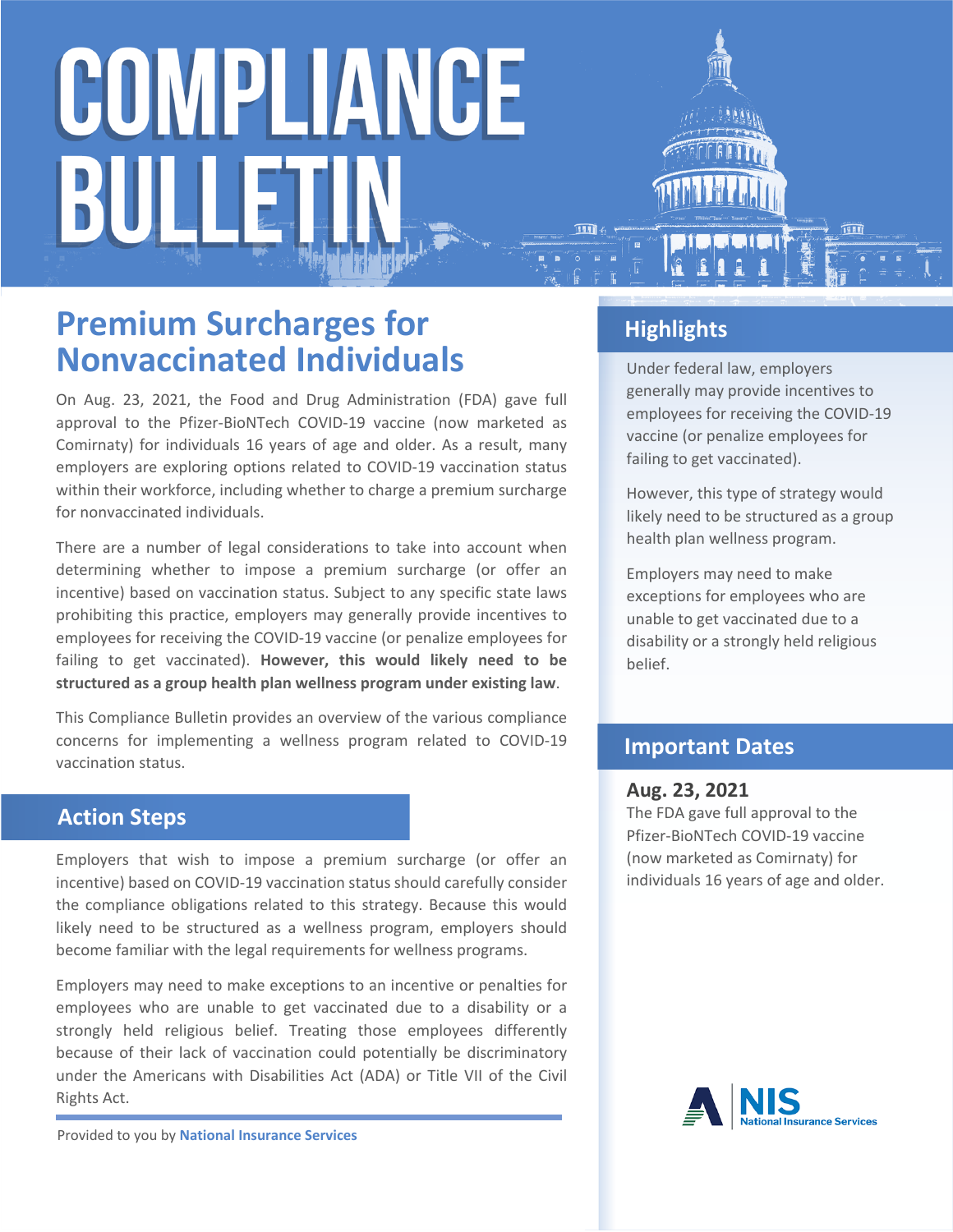

There are several legal issues involved in designing workplace wellness programs. Wellness programs must be carefully structured to comply with both state and federal laws. The main federal laws that should be considered when designing a wellness program related to COVID-19 vaccination status are:

**E ANTIQUES** 

- The Health Insurance Portability and Accountability Act (HIPAA);
- The ADA;
- The Affordable Care Act (ACA); and
- Title VII of the Civil Rights Act of 1964 (Title VII).

These laws each have their own set of legal rules for acceptable wellness program design, which are not always consistent with one another.

### **HIPAA Nondiscrimination Rules**

Under HIPAA, workplace wellness programs are divided into two categories: **participatory wellness programs and healthcontingent wellness programs.** This distinction is important because participatory wellness programs are not subject to the same restrictions on incentives or rewards that apply to health-contingent wellness programs.

**Note that federal agencies have not issued guidance addressing COVID-19 vaccination-related wellness programs, including which category this type of program would fall under.**

- *Participatory wellness programs*—Participatory wellness programs either do not require an individual to meet a health-related standard to obtain a reward or do not offer a reward at all. They also generally do not require an individual to complete a physical activity. Participatory wellness programs comply with the nondiscrimination requirements without having to satisfy any additional standards, as long as **participation is made available to all similarly situated individuals, regardless of health status**. There is **no limit on financial incentives or rewards** for participatory wellness programs.
- *Health-contingent wellness programs*—Health-contingent wellness programs require individuals to satisfy a standard related to a health factor in order to obtain a reward. There are two types:
	- o *Activity-only wellness programs* require an individual to perform or complete an activity related to a health factor to obtain a reward (for example, walking, diet or exercise programs). Activity-only wellness programs do not require an individual to attain or maintain a specific health outcome.
	- o *Outcome-based wellness programs* require an individual to attain or maintain a certain health outcome to obtain a reward (for example, not smoking, attaining certain results on biometric screenings or meeting exercise targets).

To protect consumers from unfair practices, health-contingent wellness programs must follow certain standards related to nondiscrimination, including one that limits the maximum reward offered.

#### *Nondiscrimination Standards for Health-Contingent Wellness Programs*

Under HIPAA, group health plans and group health insurance issuers are prohibited from discriminating against individual participants and beneficiaries in eligibility, premiums or benefits based on a health factor. An exception to this rule allows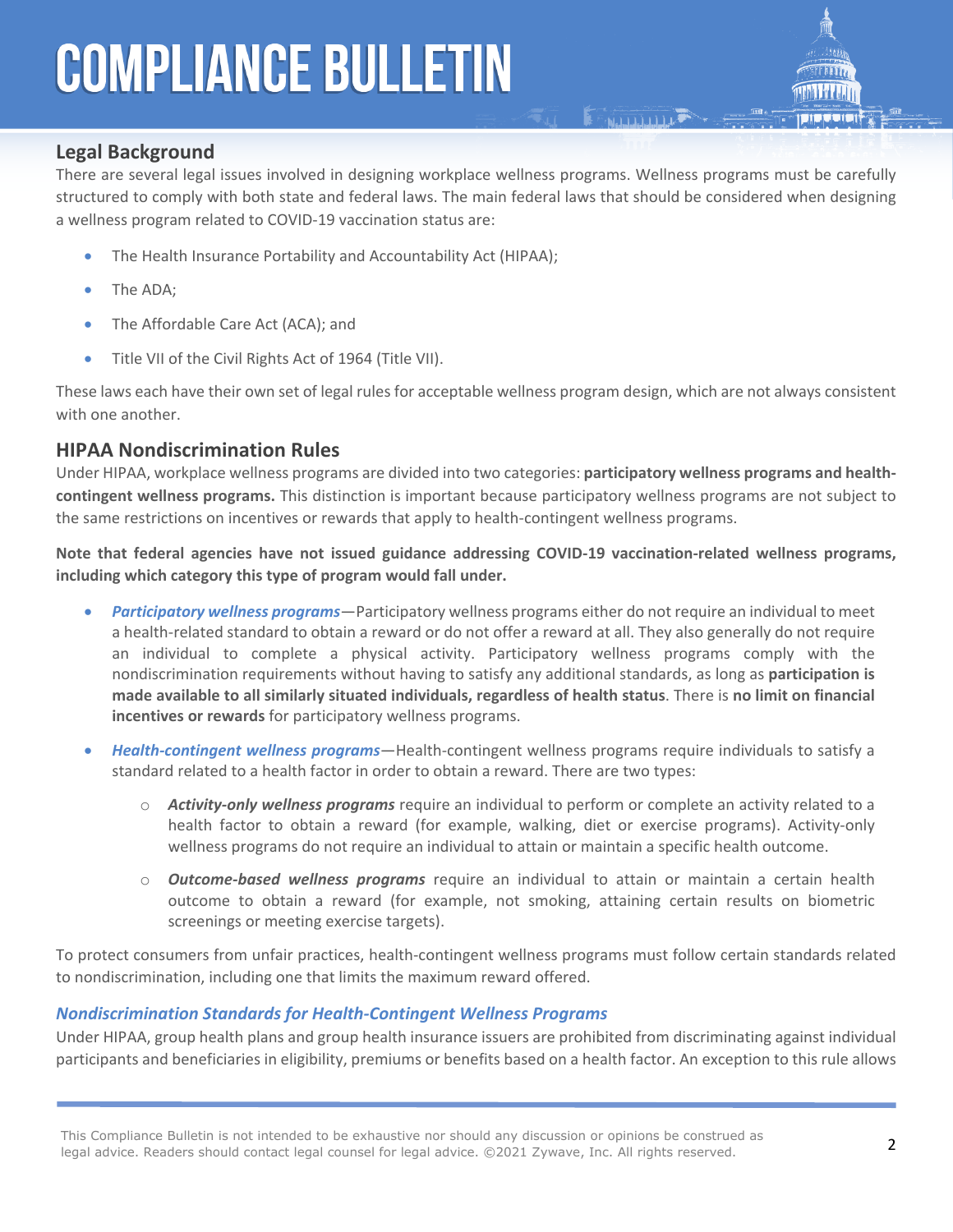benefits (including cost sharing), premiums or contributions to vary based on participation in a wellness program if the program complies with certain nondiscrimination standards.

A [final rule](https://www.federalregister.gov/articles/2013/06/03/2013-12916/incentives-for-nondiscriminatory-wellness-programs-in-group-health-plans) issued by the Departments of Labor (DOL), Health and Human Services (HHS) and the Treasury (Departments) establish five nondiscrimination standards for health-contingent wellness programs.

- 1. *Frequency of opportunity to qualify:* Eligible individuals must have an opportunity to qualify for the reward **at least once per year**.
- 2. *Size of reward*: The total reward offered to an individual under an employer's health-contingent wellness programs cannot exceed **30% of the total cost of employee-only coverage under the plan** (**50% for wellness programs designed to prevent or reduce tobacco use**). Total cost includes both employer and employee contributions towards the cost of coverage.
- 3. *Reasonable design*: Health-contingent wellness programs must be reasonably designed to promote health or prevent disease.
- 4. *Uniform availability and reasonable alternative standards*: The full reward must be available to all similarly situated individuals. To meet this requirement, all health-contingent wellness programs must provide a **reasonable alternative standard (or waiver of the otherwise applicable standard)** in certain circumstances. Many of the uniform availability and reasonable alternative standard requirements apply differently depending on whether the program is an activity-only or an outcome-based wellness program.

| <b>Reasonable Alternative Standard Requirements</b> |                                                                                                                                                                                                                                                                                                                                                                                                                                                                                                                                                                                                                                                                                                                                                                                                                                         |
|-----------------------------------------------------|-----------------------------------------------------------------------------------------------------------------------------------------------------------------------------------------------------------------------------------------------------------------------------------------------------------------------------------------------------------------------------------------------------------------------------------------------------------------------------------------------------------------------------------------------------------------------------------------------------------------------------------------------------------------------------------------------------------------------------------------------------------------------------------------------------------------------------------------|
| <b>Activity-only</b><br>wellness<br>program         | A reward under an activity-only wellness program is not available to all similarly situated individuals<br>unless the program allows a reasonable alternative standard (or waiver of the otherwise applicable<br>standard) for obtaining the reward for any individual for whom, for that period, it is:<br>Unreasonably difficult due to a medical condition to satisfy the otherwise applicable<br>standard; or<br>Medically inadvisable to attempt to satisfy the otherwise applicable standard.<br>$\bullet$<br>A plan or issuer may seek verification (such as a statement from an individual's personal physician)<br>that a health factor makes it unreasonably difficult to satisfy, or medically inadvisable to attempt<br>to satisfy, the otherwise applicable standard, as long as it is reasonable under the circumstances. |
| Outcome-<br>based wellness<br>program               | A reward under an outcome-based wellness program is not available to all similarly situated<br>individuals unless the program allows a reasonable alternative standard (or waiver of the otherwise<br>applicable standard) for obtaining the reward for any individual who does not meet the initial<br>standard based on the measurement, test or screening.<br>It is not reasonable to seek verification (such as a statement from an individual's personal physician)<br>that a health factor makes it unreasonably difficult to satisfy, or medically inadvisable to attempt<br>to satisfy, the otherwise applicable standard as a condition of providing a reasonable alternative to<br>the initial standard.                                                                                                                      |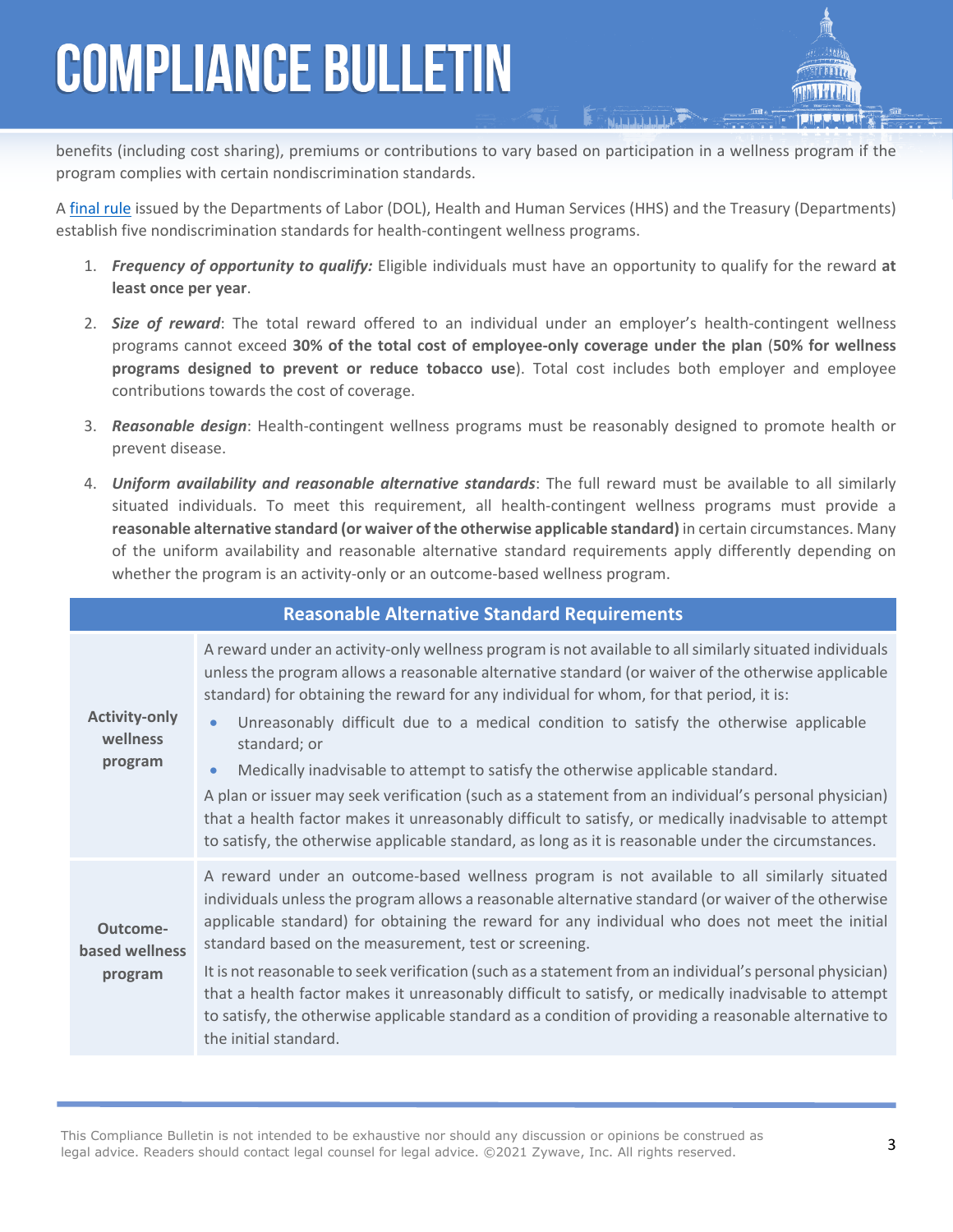5. *Notice of other means of qualifying for the reward*: Plans and issuers must **disclose the availability of a reasonable alternative standard** to qualify for the reward (and, if applicable, the possibility of waiver of the otherwise applicable standard) in all plan materials describing the terms of a health-contingent wellness program.

### **ADA Requirements**

The ADA prohibits employers with **15 or more employees** from discriminating against individuals with disabilities. As a general rule, to comply with the ADA, covered employers should structure their wellness plans to ensure that qualified individuals with disabilities:

- Have equal access to the program's benefits; and
- Are not required to complete additional requirements in order to obtain equal benefits under the wellness program.

#### *Reasonable Accommodations*

Employers must provide reasonable accommodations that enable employees with disabilities to fully participate in employee health programs and to earn any rewards or avoid any penalties offered as part of those programs. According to the EEOC, complying with HIPAA's reasonable alternative standard for a health-contingent program would generally fulfill an employer's obligation to provide a reasonable accommodation under the ADA. However, **under the ADA, an employer would have to provide a reasonable accommodation for a participatory program even though HIPAA does not require these programs to offer a reasonable alternative standard**, and reasonable alternative standards are not required at all under HIPAA if the program is not part of a group health plan.

#### *Medical Exams or Health Inquiries*

Under the ADA, an employer may make disability-related inquiries and require medical examinations after employment begins only if they are job-related and consistent with business necessity. However, these inquiries and exams are permitted if they are part of a **voluntary wellness program**.

For a wellness program to be considered voluntary under the ADA, a [final rule](https://www.federalregister.gov/articles/2016/05/17/2016-11558/regulations-under-the-americans-with-disabilities-act) issued by the U.S. Equal Employment Opportunity Commission (EEOC) provides that:

- Employees cannot be required to participate in the program;
- Employers cannot deny access to health coverage under any of their group health plans (or particular benefits packages within a group health plan) or limit the extent of benefits for employees who do not participate in the program; and
- Employers cannot take any other adverse employment action or retaliate against, interfere with, coerce, intimidate or threaten employees who choose not to answer disability-related questions or undergo medical exams.

The EEOC's final rule also provides that, in order to comply with the ADA's voluntary requirement, the incentives for participating in a wellness program cannot be so substantial as to be coercive. The rule established a 30% limit on permissible incentives; however, that incentive limit has been [removed](https://www.federalregister.gov/documents/2018/12/20/2018-27539/removal-of-final-ada-wellness-rule-vacated-by-court) from the final rule due to a [court ruling](https://ecf.dcd.uscourts.gov/cgi-bin/show_public_doc?2016cv2113-47) that invalidated the limit. In January 2021, the EEOC issued a proposed rule that would have established a *de minimis* incentive limit under the ADA for wellness program participation. However, this proposed rule was withdrawn on Feb. 12, 2021,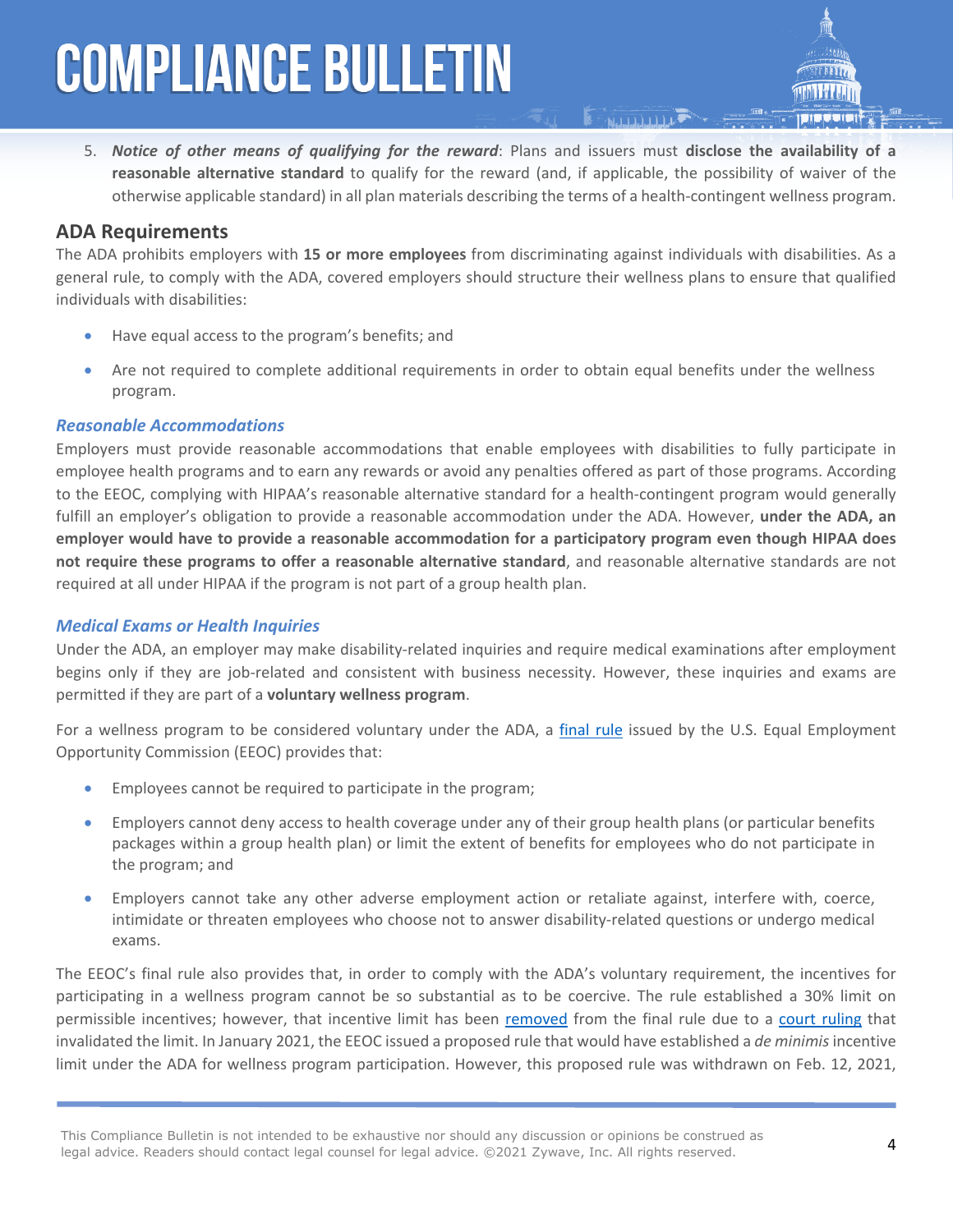due to a White House [memorandum](https://www.whitehouse.gov/briefing-room/presidential-actions/2021/01/20/regulatory-freeze-pending-review/) requiring all agencies to immediately withdraw any proposed rules that had not been published as of President Joe Biden's inauguration date.

The EEOC has also released FAQ guidance in [What You Should Know About COVID-19 and the ADA, the Rehabilitation Act,](https://www.eeoc.gov/wysk/what-you-should-know-about-covid-19-and-ada-rehabilitation-act-and-other-eeo-laws)  [and Other EEO Laws](https://www.eeoc.gov/wysk/what-you-should-know-about-covid-19-and-ada-rehabilitation-act-and-other-eeo-laws) regarding employer incentives for voluntary COVID-19 vaccination under the ADA. This guidance addresses whether employers may provide incentives to employees who voluntarily receive a COVID-19 vaccination (whether the employer provides the vaccine or the employee offers proof of vaccination from another source). However, it does not address incentives for COVID-19 vaccination in the context of group health plan coverage.

For now, due to this legal uncertainty, employers should carefully consider the level of incentives they use with their wellness programs that collect health information.

### **ACA Requirements**

The ACA imposes "employer shared responsibility" requirements on applicable large employers (ALEs), also known as the "pay or play rules" or "employer mandate." Under these rules, ALEs that do not offer a certain level of health coverage to their full-time employees (and dependents) may be subject to a penalty. The affordability of any health coverage offered by an ALE is key in determining whether the ALE will be subject to an employer shared responsibility penalty.

**The affordability of an employer-sponsored plan is determined by assuming that each employee fails to satisfy the wellness program's requirements** (unless the wellness program is related to tobacco use). This means that the affordability of a plan that includes premium discounts for vaccinated individuals will generally be based on the higher premium amount charged to nonvaccinated individuals. As a result, premium incentives related to COVID-19 vaccination status may cause some employer-sponsored plans to be considered unaffordable for purposes of the ACA's employer shared responsibility penalties, potentially resulting in penalties for those employers in some cases.

### **Title VII Requirements**

Title VII is a federal law that prohibits employers from discriminating against individuals based on race, color, religion, national origin or sex (known as "protected statuses" or "protected traits"). Title VII applies to employers with 15 or more employees on each working day in each of 20 or more calendar weeks in a current or prior calendar year. The law also applies to employment agencies and labor organizations.

For this purpose, Title VII specifies that the term "religion" includes all aspects of religious observance and practice.

As a general rule, Title VII prohibits discrimination based on an individual's protected trait with respect to compensation, terms, conditions or privileges of employment. However, Title VII allows employers to apply different standards of compensation or different terms, conditions or privileges of employment to individuals with protected traits than they provide to unprotected individuals under certain circumstances. This is permitted as long as the differences are:

- Not the result of an intention to discriminate because of a protected trait; and
- Applied either:
	- o Under a bona fide seniority or merit system;
	- o Under a system that measures earnings by quantity or quality of production; or
	- o To employees who work in different locations.